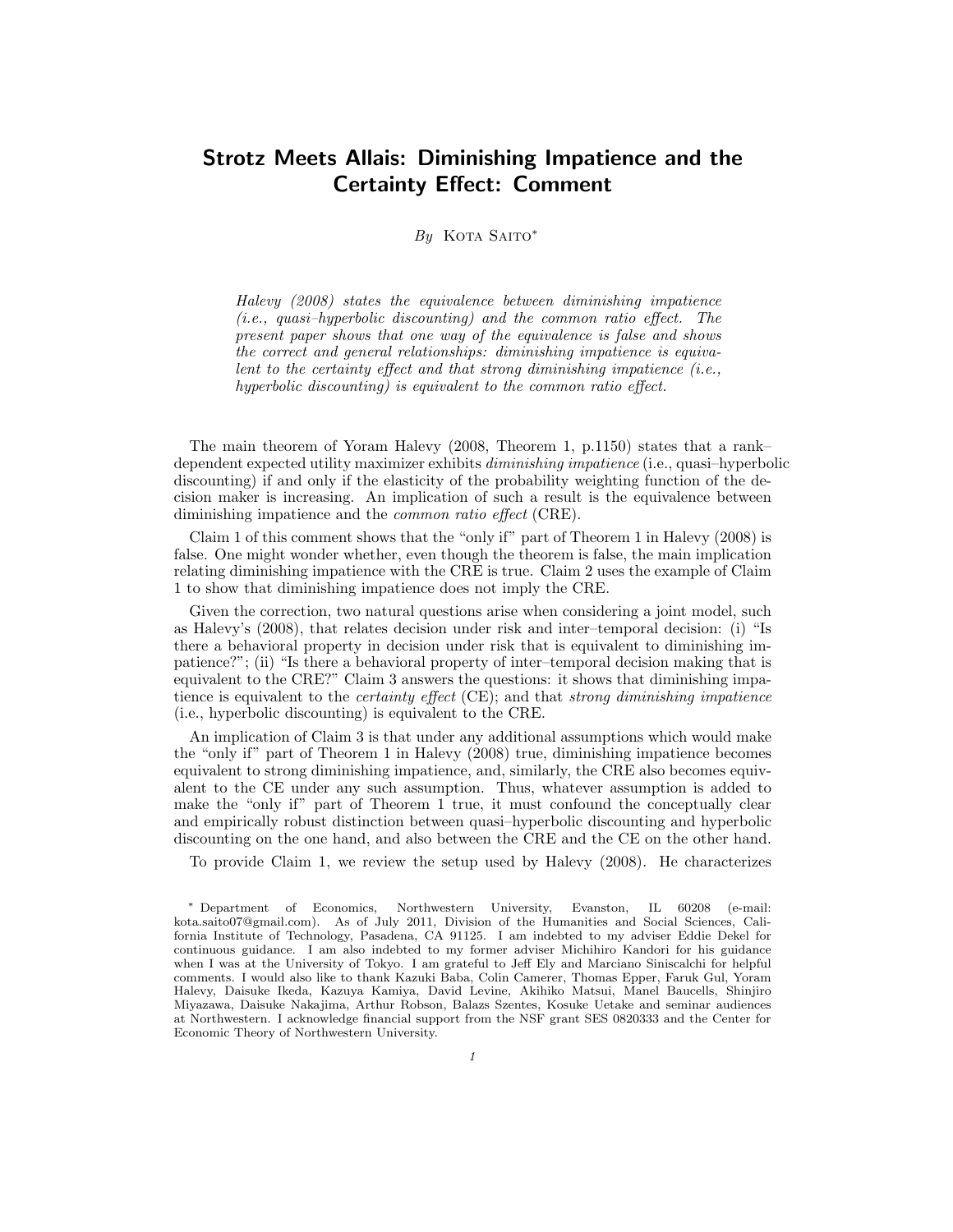quasi–hyperbolic discounting in terms of *diminishing impatience*:

(1) 
$$
\forall t \in \mathbb{Z}_+, t \geq 1 \; : \; \frac{D(0)}{D(1)} > \frac{D(t)}{D(t+1)},
$$

where  $D(\cdot)$  is a discount function. Also, he characterizes hyperbolic discounting in terms of *strong diminishing impatience*:

(2) 
$$
\forall t \in \mathbb{Z}_+ : \frac{D(t)}{D(t+1)} > \frac{D(t+1)}{D(t+2)}
$$
.

He studies a decision maker for whom

(3) 
$$
D(t) = \beta^t g((1 - r)^t),
$$

where  $\beta$  is a pure time–discount factor,  $q$  is a rank–dependent probability–weighting function, and r is a constant hazard probability per period.

Theorem 1 in Halevy (2008) is equivalent to the statement that *D* exhibits diminishing impatience if and only if the elasticity  $\varepsilon_g(p) \equiv g'(p)p/g(p)$  of *g* is increasing. Claim 1 shows that the "only if" part of this theorem is false (although it should be noted that this error essentially originates in Uzi Segal (1987a, Lemma 4.1), on which the "only if" part of Theorem 1 in Halevy (2008) crucially depends).

CLAIM 1: *Suppose that*

(4) 
$$
g(p) = \frac{\sqrt{p}}{(\sqrt{p} + \sqrt{1-p})^2}.
$$

*Then D* (*t*) *exhibits diminishing impatience while g has decreasing elasticity in a neighborhood* of  $p = 0$ .

### PROOF:

First, we will show that *D* exhibits diminishing impatience. As Halevy (2008, p.1150) shows in Theorem 1, diminishing impatience is equivalent to  $q(pq) > q(p) q(q)$  for all  $p, q \in (0, 1)$ . That this inequality holds for *q* defined by (4) follows from the following straightforward calculation. Simple algebra yields that this inequality holds if and only if for all  $p, q \in (0, 1)$ ,

(5) 
$$
\sqrt{p(1-p)} + \sqrt{q(1-q)} + 2\sqrt{pq(1-p)(1-q)} > \sqrt{pq(1-pq)},
$$

which is true because  $2\sqrt{(1-p)(1-q)} > \sqrt{(1-pq)}$  for all  $p, q \in (0,1)$ .

Next, we will show g has decreasing elasticity in a neighborhood of  $p = 0$ . This is also by direct calculation. With some manipulation, the derivative

(6) 
$$
\varepsilon_g'(p) = -\frac{1 - 2p - 2\sqrt{(1 - p)p}}{2(\sqrt{1 - p} + \sqrt{p})^2 (1 - p)^{3/2} \sqrt{p}},
$$

which, one can immediately see, is continuous and converges to *−∞* as *p →* 0. Therefore,  $\varepsilon'_{g}(p)$  is negative in a neighborhood of zero. This completes the proof of Claim 1.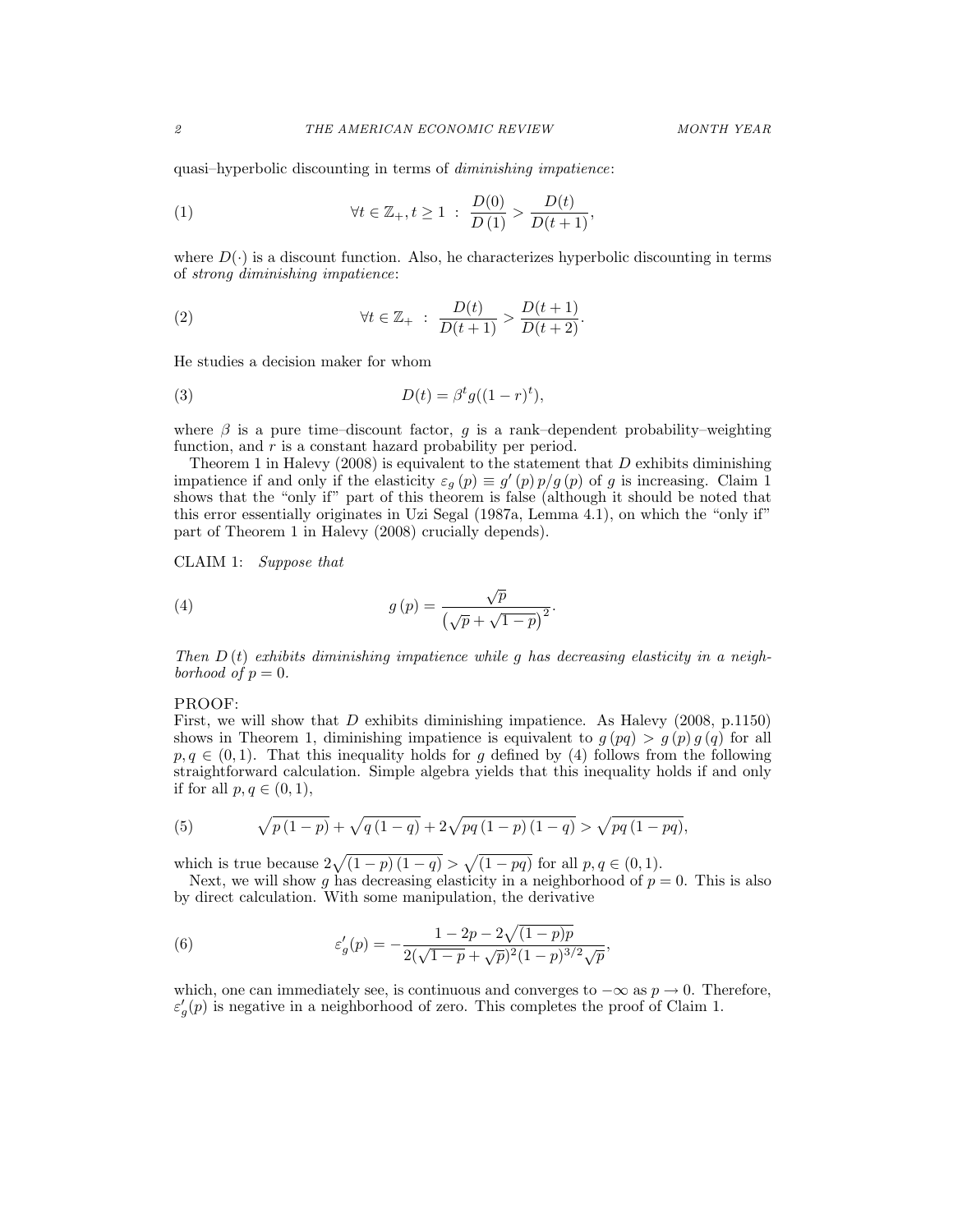Given Claim 1, Claim 2 shows that diminishing impatience does not imply the CRE. To provide Claim 2, we review the definition of the CRE. Denote by  $(x, l)$ , a lottery which gives a positive prize  $x \in \mathbb{R}_+$  with probability  $l \in [0,1]$  and gives 0 with the rest of probability 1 *− l*. The *common ratio effect* (CRE) is defined by Daniel Kahneman and Amos Tversky (1979 p.282) as follows: for all  $x, y \in \mathbb{R}_+$  and  $p, q \in (0,1), l \in (0,1]$ ,

if  $(y, gl)$  is indifferent to  $(x, l)$ , then  $(y, pal)$  is preferred to  $(x, pl)$ .

The *certainty effect* (CE) is defined as a special case of the CRE when  $l = 1$ .

CLAIM 2: *Rank–dependent risk preferences determined by g defined by (4) together with a continuous and strictly increasing utility function u satisfying*  $u(0) = 0$  *do not exhibit the common ratio effect (CRE).*

#### PROOF:

This would follow from Claim 1 and Halevy's (2008) claim that Segal (1987b) proves that increasing elasticity holds if and only if the CRE holds. However, Segal (1987b) only proves that increasing elasticity implies the CRE. We show the converse here. Since we showed that the elasticity is decreasing in a neighborhood of 0, there exist  $p^*$ ,  $q^*$  such that  $0 < p^* < q^*$  and  $\varepsilon_g(p^*) > \varepsilon_g(q^*)$ . By defining  $\alpha = q^*/p^* > 1$ ,  $g(\alpha p^*)g'(p^*) >$  $\alpha g'(\alpha p^*)g(p^*)$ , so that

(7) 
$$
\frac{d(g(\alpha p)/g(p))}{dp}\Big|_{p=p^*} = \frac{\alpha g'(\alpha p^*)g(p^*) - g(\alpha p^*)g'(p^*)}{(g(p^*))^2} < 0.
$$

This is true for any *p* in the region where the elasticity is decreasing. Hence, by the continuity of  $g$ , there exist  $p'$  and  $q'$  in the region where the elasticity is decreasing such that  $p' < q'$ ,  $\alpha q' < 1$ , and  $g(\alpha p')/g(p') > g(\alpha q')/g(q')$ . Since u is strictly increasing and  $u(0) = 0$ ,  $\lim_{x\to 0} u(x)/u(y) = 0 < g(\alpha p')/g(\alpha q') < 1 = u(y)/u(y)$  for all  $y > 0$ . Therefore, by the continuity of *u*, there exist prizes *x* and *y* such that

(8) 
$$
\frac{g(\alpha p')}{g(\alpha q')} = \frac{u(x)}{u(y)} > \frac{g(p')}{g(q')}.
$$

This implies that  $g(\alpha q')u(x) = g(\alpha p')u(y)$  but  $g(q')u(x) > g(p')u(y)$ . Since  $\alpha > 1$ , this violates the CRE and completes the proof of Claim 2.

Claims 1 and 2 imply that only a *partial* result of Halevy (2008) is true in general: The CRE implies diminishing impatience. Claim 3 shows the *complete* relationships as follows:

CLAIM 3: *Suppose that D is defined by (3). (i) Diminishing impatience is equivalent to the certainty effect (CE), (ii) Strong diminishing impatience is equivalent to the common ratio effect (CRE).*

## PROOF:

For the rank–dependent utility maximizer, the CE is as follows: for all outcomes *x, y* and  $p, q \in (0, 1)$ , if  $u(x) = g(q)u(y)$  then  $g(p)u(x) < g(pq)u(y)$ . Equivalently, for all